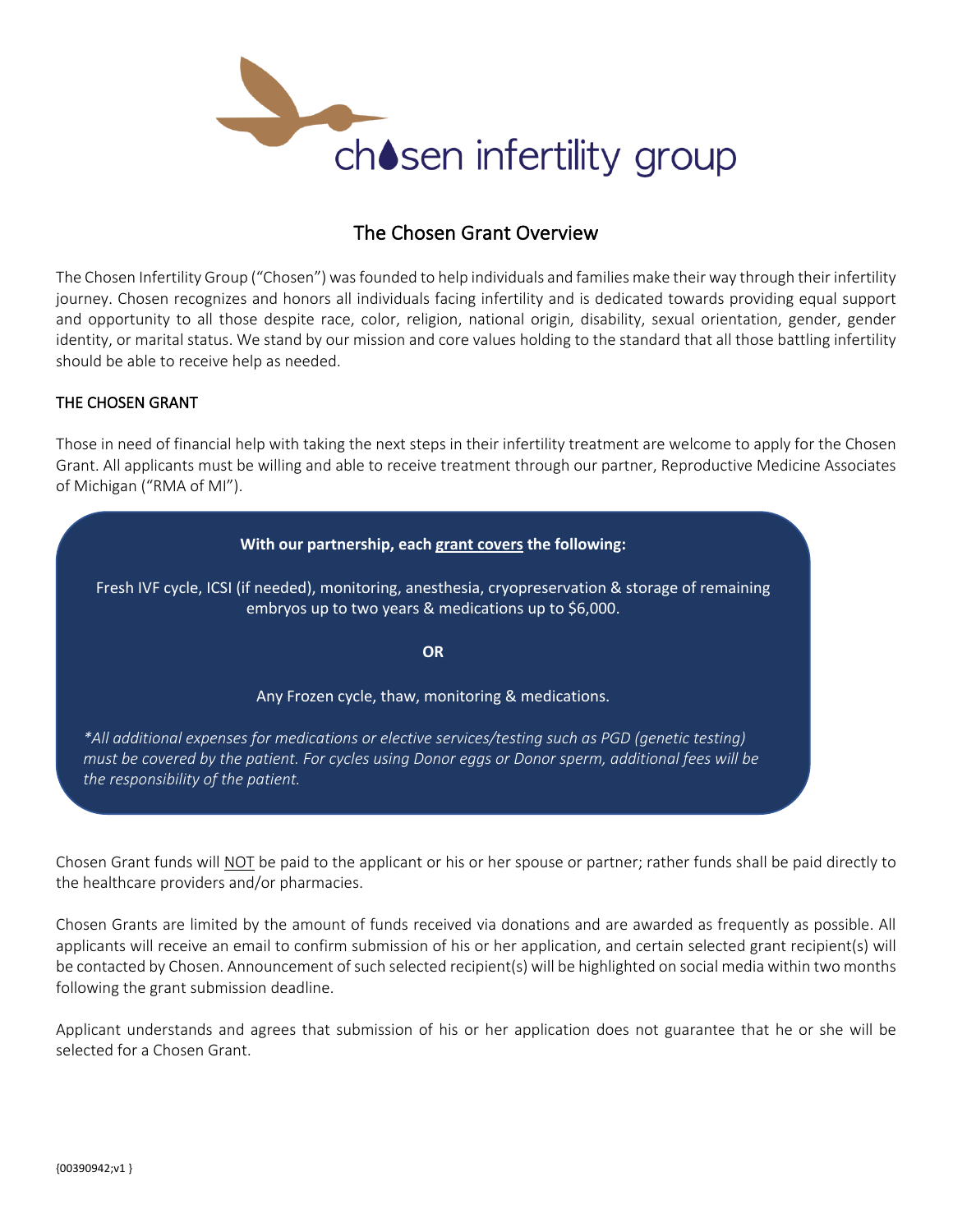

## **ELIGIBILITY**

Applicants must meet all the following requirements in order to be eligible for a Chosen Grant:

- Be a resident of and live in the state of Michigan or Ohio;
- Be less than 50 years of age;
- Have a diagnosis of infertility certified by a medical provider, with exception for: Applicants who are single, or part of a same sex relationship;
- Have no infertility insurance coverage or have exhausted benefits. If a patient has coverage for monitoring and/or medications, they will still be considered. Patient(s) would be responsible for any deductibles or copays;
- Must confirm financial stability, basic health insurance, adequate living arrangements, and means for child support;
- Be under the care or willing to be under the care of RMA of MI;
- Be able and willing to start treatment within 3 months following receipt of award; and
- Be willing to receive a background check.

### APPLICATION/SUBMISSION REQUIREMENTS

As a part of the application process, applications must submit the following:

- A personal story with an introduction to you and your spouse or partner (if applicable); 2 pages maximum, photos and videos are strongly encouraged;
- A signed Permission to Release Information Including Photographs, Videos, Audio, Electronic or Other Media form;
- A signed HIPAA Authorization form;
- A \$50 non-refundable application fee paid via credit/debit card;
	- o credit/debit card transactions will have a processing fee;
- A copy of your and your spouse/partners Drivers License or State Identification card
- A copy of your insurance card;
- A copy of your last pay stub (and your spouse or partner), if applicable;
- A copy of your most recent tax return
- Non-RMA Patient(s): A copy of your medical records from current reproductive endocrinologist, released to RMA of MI.

#### *\*Record Release fee may apply at offices.*

*\*Considered applicants may be asked for additional documentation and invited to have a consultation with RMA of Michigan prior to selection to review medical records and treatment plan in greater detail.*

*\*Chosen Infertility Group follows all HIPAA standards, discarding all private information and materials immediately following the selection of an applicant.*